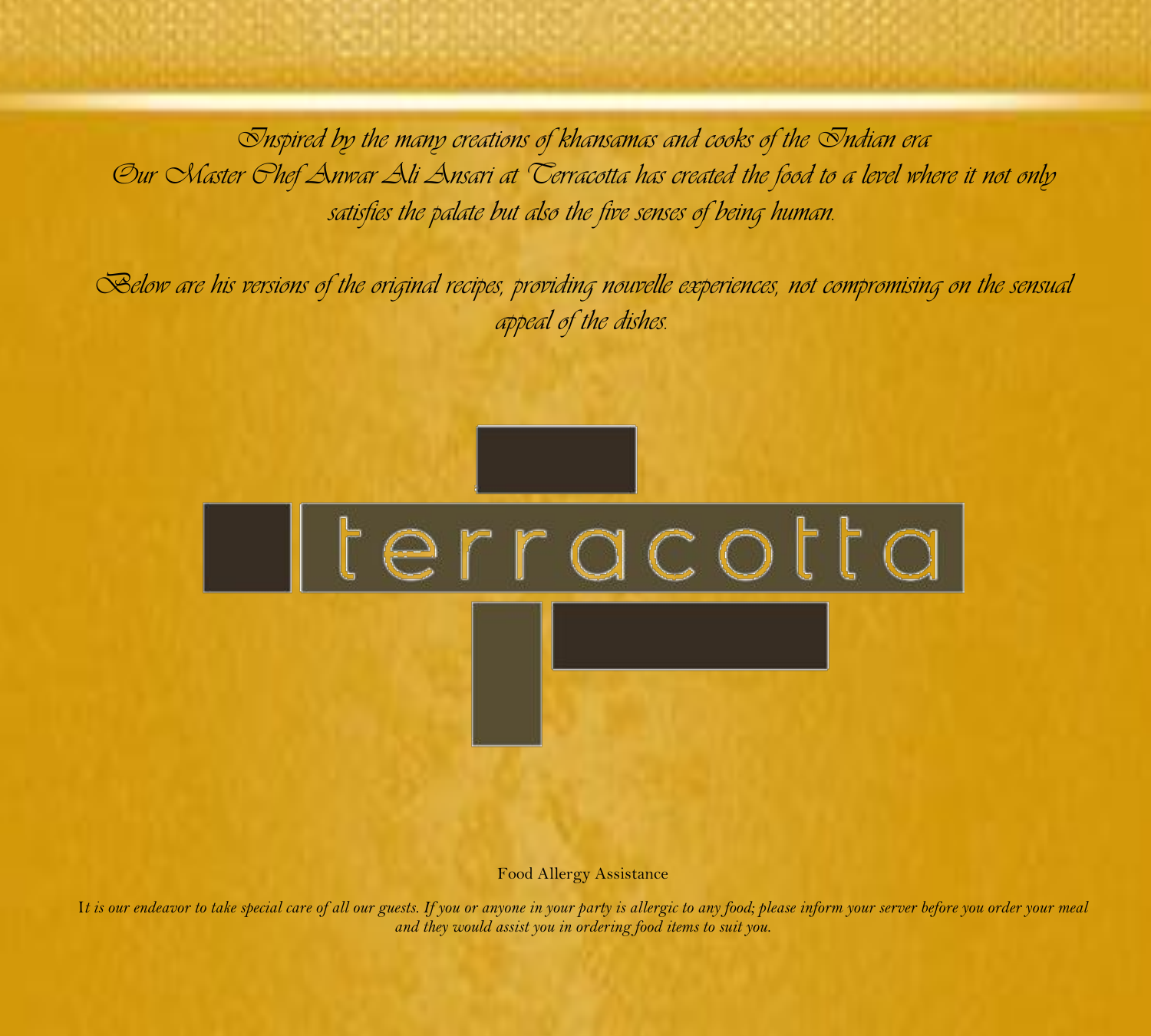*Curated Dining* 

*Gharana – 1249 A three course dining menu*

*Zayka – 1549 A four course dining menu*

*Shahi Raunak - 1849* 

*A five course dining menu*

**add ons** *Our Sommelier recommendations Paired with the wine flights by the glass*

*Flight of two wines Sula brut* I *Fratelli MS Chardonnay and Sauvignon blanc*  **1050**

*Flight of three wines Danzante Pinot grigio* I *Fratelli Sangiovese* I *Sula chenin blanc* **1450**

*Flight of five wines* 

*Sula Sauvignon blanc* I *Fratelli Gran Cuvee Brut* I *Nederburg Shiraz SA* I *Santana Classic Tempranillo* I *Sula chenin blanc* **1950**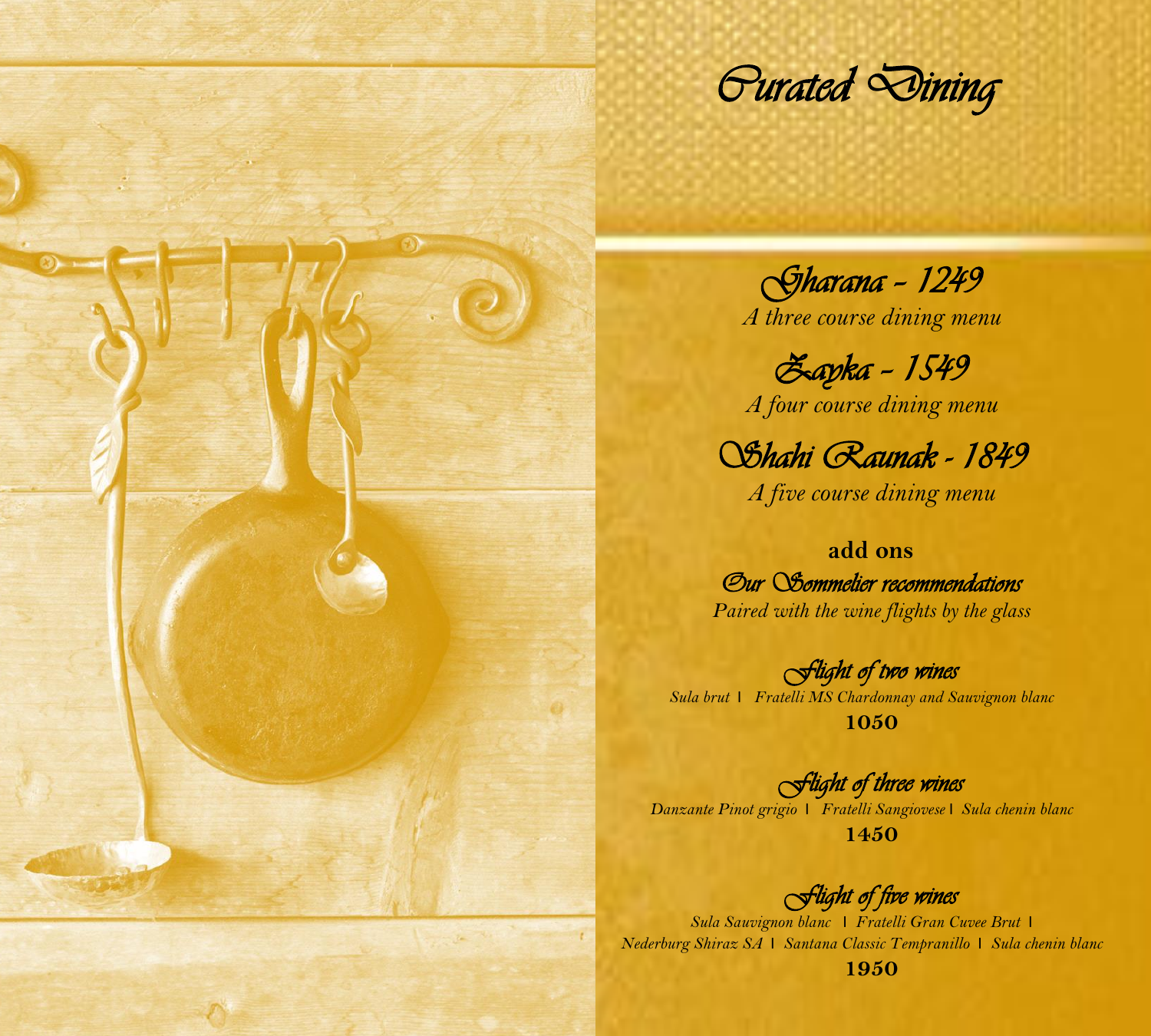



**Nimona ki tikki** *Green pea patties stuffed with cashewnut and cheese, mildly spiced with cumin, asafoetida and yellow chilli*

> *Our sommelier recommends 500* Sula brut i fratelli ms chardonnay and sauvignon blanc

**Aloo bukhara kofta** *Cottage cheese dumpling stuffed with prune cooked in light cashew gravy, Flavored with saffron*

**Dal tadka** *Yellow lentils tempered with cumin, ginger, tomatoes and chilli*

> **Muttar pulao** *Kernels of basmati rice cooked with green peas*

**Garlic butter naan** *Leavened bread of enriched refined wheat flour topped with Garlic baked in clay oven*

> *Our sommelier recommends 550* Nederburg shiraz sa i fratelli sangiovese

**Shahi jamun with rabadi** *Sweet dumplings, fried and soaked in a syrup topped with rabdi*

> *Our sommelier recommends 400* Sula chenin blanc

**Malai murg tikka** *Cream cheese and yogurt marinated boneless chicken cubes flavored with garlic and cardamom cooked to perfection in tandoor*

> *Our sommelier recommends 500* Grover shiraz i fratelli rose shiraz

> > ojo

**Gosht roganjosh** *Lamb simmered in kashmiri red chilli gravy with a Hint of fennel and garlic*

**Dal tadka** *Yellow lentils tempered with cumin, ginger, tomatoes and chilli*

> **Muttar pulao** *Kernels of basmati rice cooked with green peas*

**Garlic butter naan** *Leavened bread of enriched refined wheat flour topped with Garlic baked in clay oven*

*Our sommelier recommends 550* Santana classic tempranillo i nederburg shiraz sa

#### **Shahi jamun with rabadi** *Sweet dumplings, fried and soaked in a syrup topped with rabdi*

*Our sommelier recommends 400* Sula chenin blanc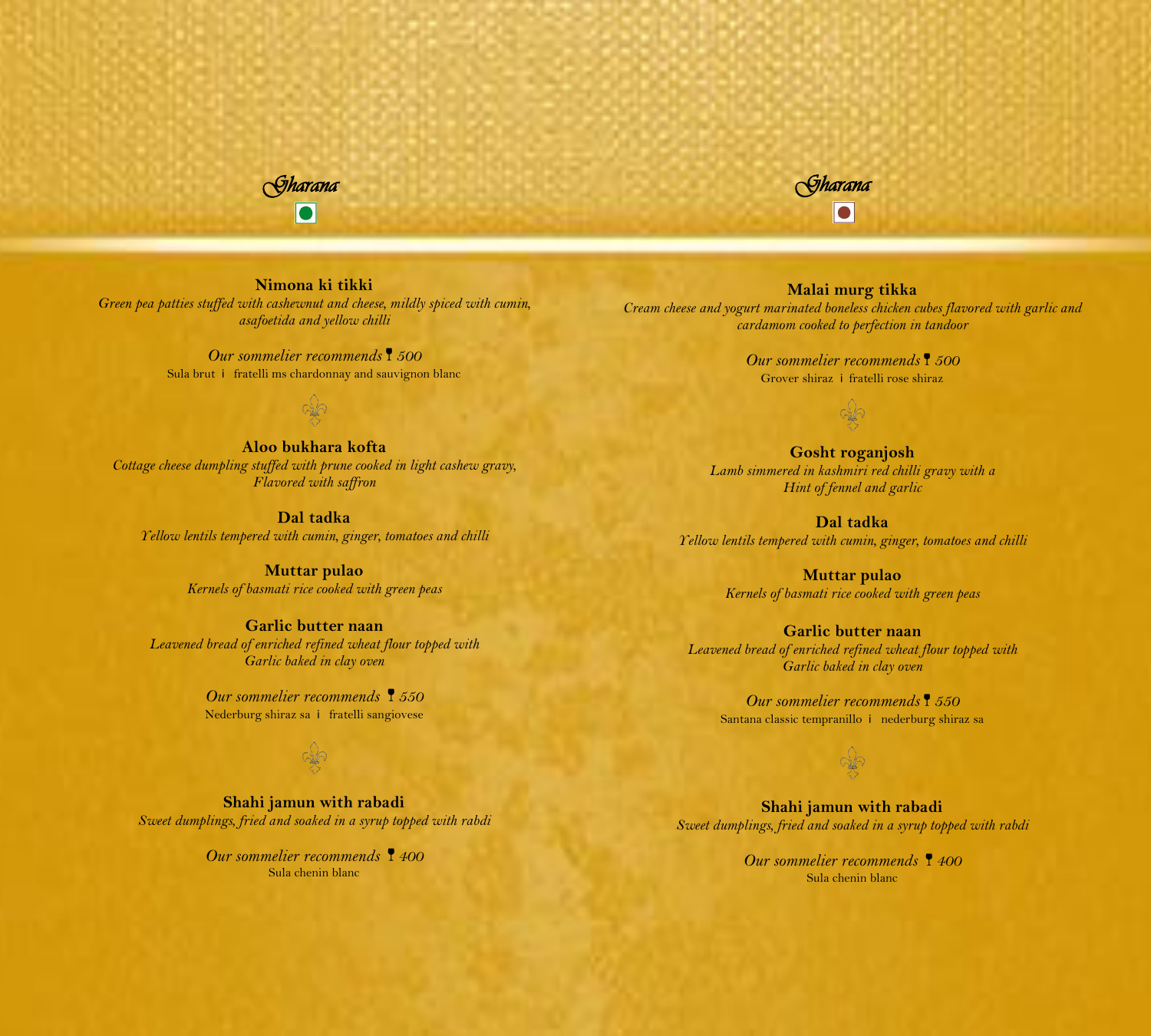

**Nimona ki tikki** *Green pea patties stuffed with cashewnut and cheese, mildly spiced with cumin, asafoetida and yellow chilli*

**Bharwan tandoori kumbh** *Fresh button mushrooms stuffed with dry fruits, bell peppers and cheddar*

> *Our sommelier recommends 500* Sula sauvignon blanc i fratelli gran cuvee brut

**Tamatar pudina shorba** *Fresh mint scented ripe tomato broth*

**Kadhai of tandoori cottage cheese** *Cottage cheese sautéed with onion, tomato masala and tempered with crushed spices*

> **Dal tadka** *Yellow lentils tempered with cumin, ginger, tomatoes and chilli*

**Subz pulao** *Kernels of basmati rice cooked with mixed vegetables*

**Garlic butter naan** *Leavened bread of enriched refined wheat flour topped with garlic Baked in clay oven*

> *Our sommelier recommends 550* Jacobs creek shiraz cabernet

**Kesariya rasmalai** *An indian specialty made with pan-reduced milk flavored with kashmiri kesar*

> *Our sommelier recommends 400* Fratelli chenin blanc

**Malai murg tikka** *Cream cheese and yogurt marinated boneless chicken cubes flavored with garlic and cardamom cooked to perfection in tandoor*

> **Sarsonwali mahi tikka** *Fish marinated with mustard paste and cooked in the clay oven*

> > *Our sommelier recommends 500* Danzante pinot grigio

**Murgh dhaniya shorba** *Chicken soup flavored with fresh coriander*

**Gosht roganjosh** *Lamb simmered in kashmiri red chilli gravy with a hint of fennel and garlic*

**Dal tadka** *Yellow lentils tempered with cumin, ginger, tomatoes and chilli*

**Subz pulao** *Kernels of basmati rice cooked with mixed vegetables*

**Garlic butter naan** *Leavened bread of enriched refined wheat flour topped with garlic Baked in clay oven*

> *Our sommelier recommends 550* Santana classic tempranillo i nederburg shiraz sa

**Kesariya rasmalai** *An indian specialty made with pan-reduced milk flavored with kashmiri kesar*

> *Our sommelier recommends 400* Fratelli chenin blanc

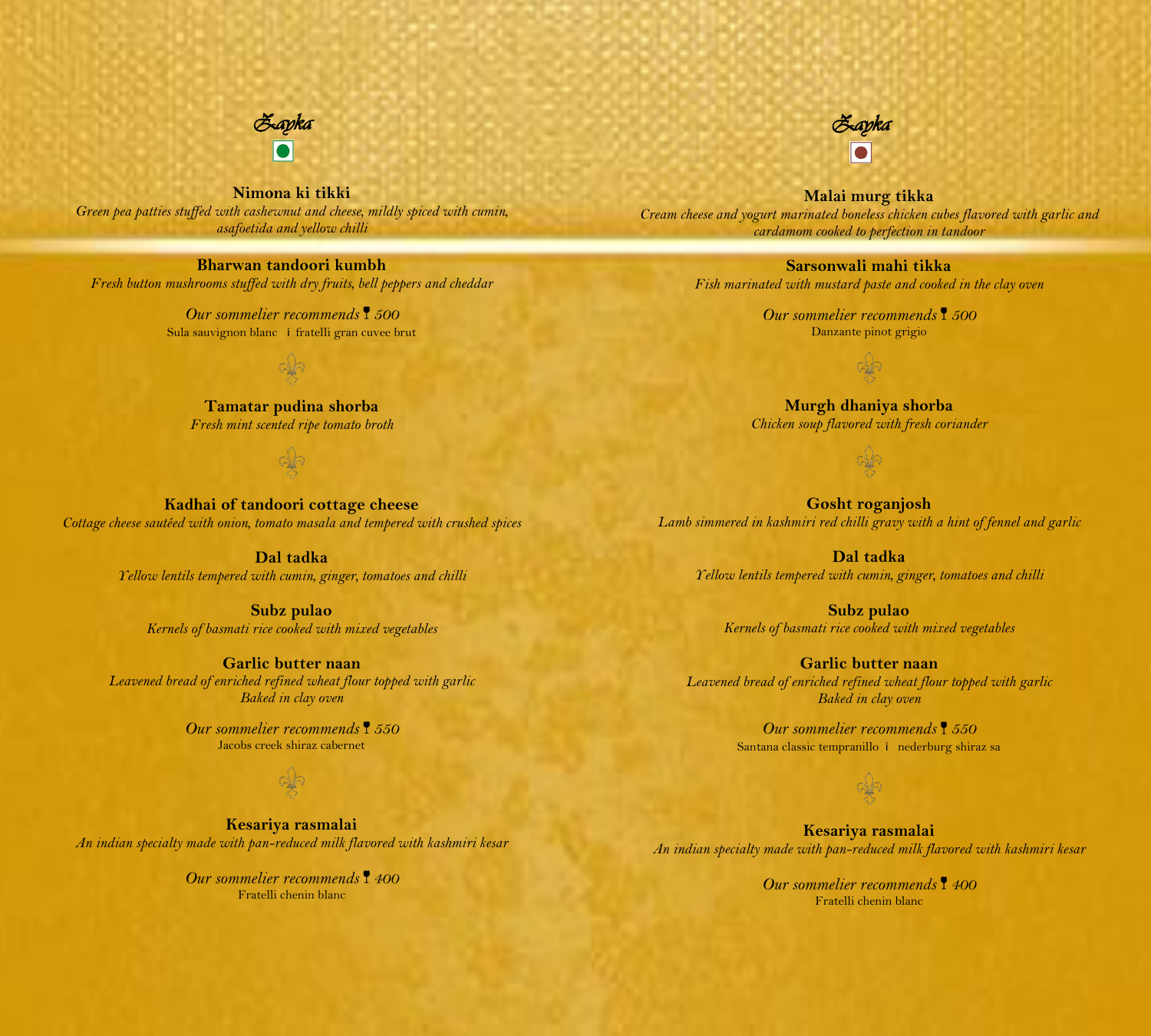# **Shahi raunak** `

**Palak patta papri chaat**

**Pothari paneer tikka** *Cottage cheese coated with pickled spices, lemon and cooked in tandoor*

# **Shahi raunak**

**Palak patta papri chaat**

**Galawati kebab**

*Mouth melting tender minced lamb kebab in the lucknow region. Created for the leisure loving nobles who preferred not to chew. its uniqueness comes from zealously guarded secret spices used to make this kebab*

#### **Bhatti ka jheenga**

*Prawns marinated with yogurt flavored with a mix of indian spices from the clay oven*

*Our sommelier recommends 500* Fratelli chardonnay i sula sauvignon blanc

**Murgh dhaniya shorba** *Chicken soup flavored with fresh coriander*

**Gosht roganjosh** *Lamb simmered in kashmiri red chilli gravy with a hint of fennel and garlic*

**Lahori murgh** *Famous preparation from the city of [lahore](https://en.wikipedia.org/wiki/Lahore)*

*Which is cooked in rich tomato and cream gravy, flavored with dried fenugreek*

**Dal makhani** *Traditional punjabi preparation made from black lentils simmered Overnight on tandoor cooked with fresh tomato puree and Finished with cream and homemade butter*

**Zaffrani murgh tawa pulao** *Cooked together on tawa, with brown onion, green chilli, ginger and coriander*

> **Chilli olive naan** *Leavened bread of enriched refined wheat flour Baked in clay oven topped with chilli and olives*

*Our sommelier recommends 550* Sensi montepulciano d' abruzzo sangiovese

**Sewai ka muzzafar** *Vermicelli cooked in milk and sugar enriched with dry fruits flavored with vetivier*

> *Our sommelier recommends 400* Fratelli chenin blanc

**Sarsonwali broccoli** *Mustard and cream marinated broccoli florets cooked in clay oven*

> *Our sommelier recommends 500* Sula brut i sula sauvignon blanc

**Tamatar pudina shorba** *Fresh mint scented ripe tomato broth*

**Baingan bharta** *Eggplant char-grilled in the tandoor and finished with mild spices, yoghurt*

**Aloo bukhara kofta**

*Cottage cheese dumpling stuffed with prune cooked in Light cashew gravy, flavored with saffron*

#### **Dal makhani**

*Traditional punjabi preparation made from black lentils simmered Overnight on tandoor cooked with fresh tomato puree and Finished with cream and homemade butter*

**Subz pulao**

*Kernels of basmati rice cooked with mixed vegetables*

#### **Chilli olive naan**

*Leavened bread of enriched refined wheat flour baked In clay oven topped with chilli and olives*

> *Our sommelier recommends 550* Fratelli merlot

**Sewai ka muzzafar** *Vermicelli cooked in milk & sugar enriched with dry fruits flavored with vetivier*

> *Our sommelier recommends 400* Fratelli chenin blanc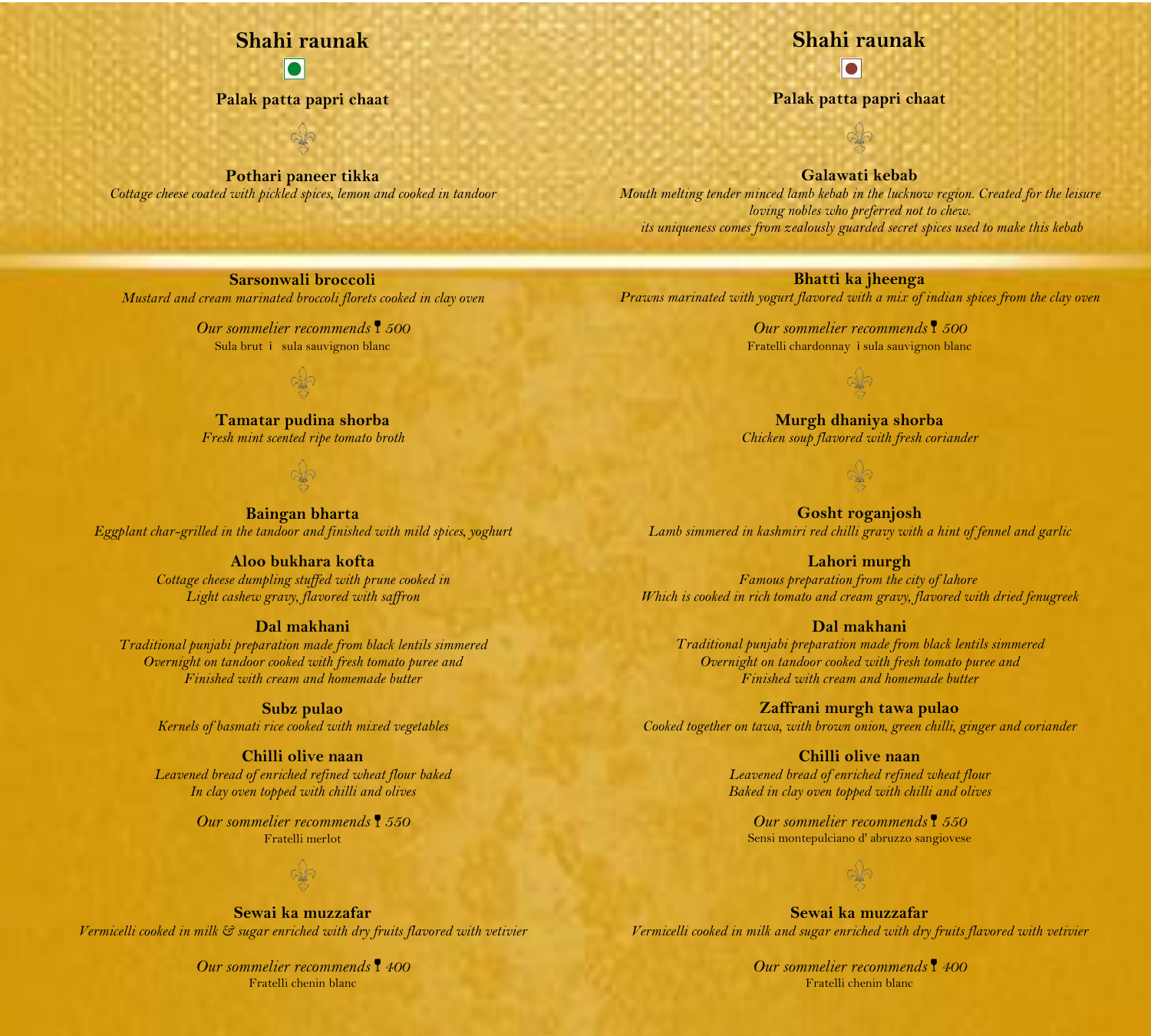## **The Terracotta Signatures**

#### **Zaffrani mawa kofta 525**

Dumplings made up of saffron, dry fruits and mawa cooked in a mild cashew and cream gravy

**Terracotta special dal makhani 525**

Traditional punjabi preparation made from black lentils simmered overnight on tandoor cooked with fresh tomato puree, finished with cream and homemade butter

#### **Galawati kebab 650**

Unquestionably the greatest mouth melting tender minced lamb kebab in the Lucknow region. Created for the leisure loving nobles who preferred not to chew. Its uniqueness comes from zealously guarded secret spices used to make this kebab

#### **Lahori chicken 650**

Famous preparation from the city of [Lahore](https://en.wikipedia.org/wiki/Lahore) in Punjab is cooked in rich tomato and cream gravy, flavored with dried fenugreek

**Peeli mirch aur achari jheenga 825** Chilli, pickling spices marinated prawns from the clay pot

**Badam aur lasoon ki kheer 425**

Earlier knows as benami because key ingredient garlic was a surprise from the kitchens of "royals"

#### **Shorba**

**flavored with spices and ingredients that are typically indian, these soups differ from what is served in the west in taste and texture. generally rich and full bodied, shorba comes from a tradition of cooking that has been around for many years. shorbas offer delicious and bracingly healthy options with which to begin your meal.**

#### **375**

**tamatar pudina shorba** fresh mint scented ripe tomato broth

**murgh dhaniya shorba** chicken soup flavored with fresh coriander **Found throughout the world these days, kebabs came into prominence in india and this flourished immensely. The kebab is believed to have been born out of necessity. Whatever the origin, the kebab is certainly not a humble preparation anymore. The perfectly cooked**  kebab which is juicy, flavorful and succulent is made in a variety of ways - clay oven, stone **slabs, griddle using different cuts of meat and vegetables, which are marinated in myriad ways, sometimes ground for a delectable range of flavors and textures.**

> **Vegetarian 525 Non vegetarian 650 Seafood 825**

**Sarson wali broccoli** Mustard and cream marinated broccoli florets cooked in clay oven

**Nimona ki tikki** Green pea patties stuffed with cashewnut and cheese, mildly spiced with cumin, asafoetida and yellow chilli

**Bharwan tandoori kumbh** Fresh button mushrooms stuffed with dry fruits, bell peppers and cheddar cooked in clay oven

> **Pothari paneer tikka** Cottage cheese coated with pickled spices, lemon and cooked in a clay oven

> > **Dahi ke kebab** Exotic kebab withhung curd

**Karare aloo** Crisp batter fried baby potato, tossed in tangy masala, sprinkled with coriander

> **Bhutte de kebab** Griddle cooked pattie made with corn kernels and spices

**Bharwan tamatar aur shimla mirch** Stuffed tomato and bell pepper cooked in the clay oven and gratinated with cheese

**Bhatti ka jheenga** Coastal jumbo prawns marinated in carom seeds and spiced yoghurt, skewered and grilled in charcoal

> **Sarsonwali mahi tikka** River sole fillet marinated with mustard paste and cooked in the clay oven

> > **Tawa masala pomfret** Pomfret fillet coated with a spicy marinade, seared on griddle

**Peshawari murgh** Lightly marinated boneless chicken cubes flavored with pomegranate juice cooked in the clay oven

**Malai murgh tikka** Cream cheese marinated boneless chicken cubes flavored with garlic and cardamom cooked in the clay oven

#### **Galawati kebab**

Unquestionably the greatest mouth melting tender minced lamb kebab in the Lucknow region. Created for the leisure loving nobles who preferred not to chew. Its uniqueness comes from zealously guarded secret spices used to make this kebab

**Khaas seekh kebab**

Skewered lamb mince flavored with clove, black pepper, scallions, barley, and coriander leaf

**Terracotta raan**

Whole baby lamb leg smoked with whole spices, cooked to perfection

#### **Kebabs**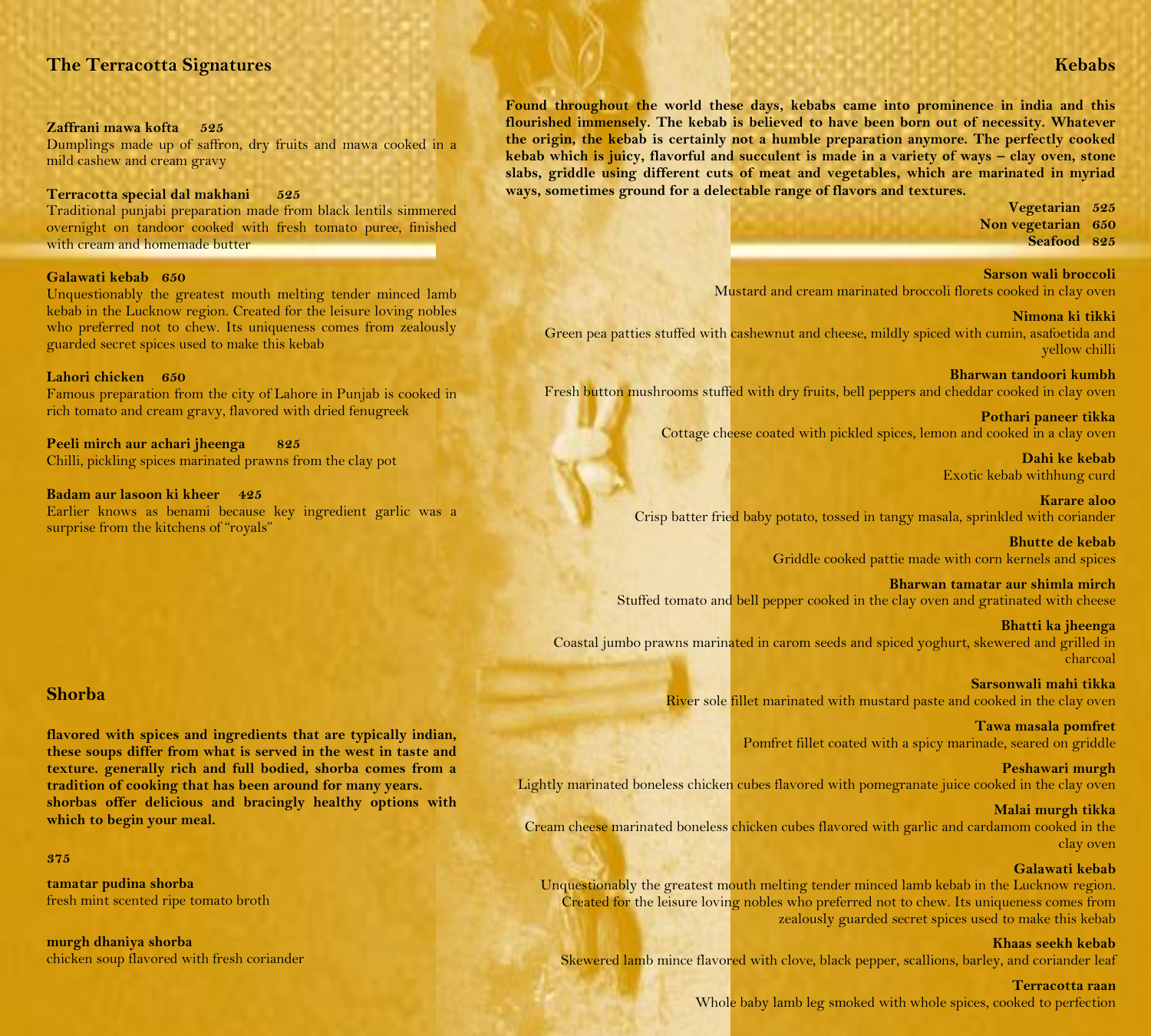## **Handi, Kadhai aur Tawa**

` **A handi is a thick bottom pot in which food is tightly sealed and cooked on a slow fire. There are two main aspects to this style of cooking "bhunao" and "dum" of a prepared dish. Each dish has its own selection of spices that enrich it. Kadhai dishes are quick stir-fried style cooking using very little, or more often, no water, the idea is to cook all the ingredients together. The ingredients cook in their natural juices as they are stirred, creating another subtle layer of delicious, mouthwatering flavor. Tawa cooking is done on a flat frying pan or griddle usually made of cast iron in which food is cooked using bare minimum oil and cooking time is short and fast.**

#### **Vegetarian 525**

**Peshawari chole**

Soaked chickpea simmered overnight with the traditional 'potli masala' cooked in 'peshawari style'

#### **Do khumb shimla mirch masala**

A delicate combination of duet of mushroom with green bell pepper tossed in a tomato and onion masala

**Dum aloo methi hara pyaz**

Baby potatoes tossed with fresh fenugreek & green onion with subtle spices

#### **Kadhai of tandoori cottage cheese**

Cottage cheese cubes simmered in rustic tomato gravy, accentuated by capsicums named after the indian wok.

#### **Aloo bukhara kofta**

Cottage cheese dumpling stuffed with prune cooked in light cashew gravy, flavored with saffron

#### **Baingan bharta**

Roasted aubergine pulp, cooked with onion, tomato, chilly. Finished with desi ghee

#### **Saufiyana lasooni saag**

Baby spinach tempered with dill leaves, onions and finished with clarified butter

#### **Subz lazeez handi**

Assortment of vegetables sautéed with onion tomato and spices, braised in brown cashew nut gravy, finished with chopped coriander and fried red chili

#### **Dal tadkewali**

Yellow lentils tempered with cumin, ginger, tomatoes and chilli

#### **Dal makhani**

Traditional Punjabi preparation made from black lentils simmered overnight on tandoor cooked with fresh tomato puree and finished with cream and homemade butter

## **Non vegetarian Seafood 825**

**Jheenga joshina** Prawns simmered in rustic tomato gravy, accentuated by capsicums

**Tawa macchi** Ginger, garlic and Kashmiri red chilli marinated darne of king fish cooked on a griddle plate

#### **Lobster….. Terracotta way 2499** Battered lobster morsels gently tossed in onions, peppers and fresh coriander presented in its shell

# **Non vegetarian Poultry 650**

**Murgh makhani** Tandoor roasted pulled chicken in tomato based rich velvety gravy, finished with white butter and cream

**Methi murgh** Tender chicken combined with fresh fenugreek leaves, spices and homemade butter finished with dry kasoori methi powder

#### **Kadhai murgh** Chicken morsels braised with crushed spices tossed with pimentos, onion and tomato

**Highway dhabewala murgh** Home style country chicken curry with tomato, chilies, potato and spices

# **Non vegetarian Meat 675**

**Nalli nihari** Lamb shank cooked on slow flame, flavored with potli masala

#### **Gosht rogan josh** Lamb simmered in Kashmiri red chilli gravy with a hint of fennel and garlic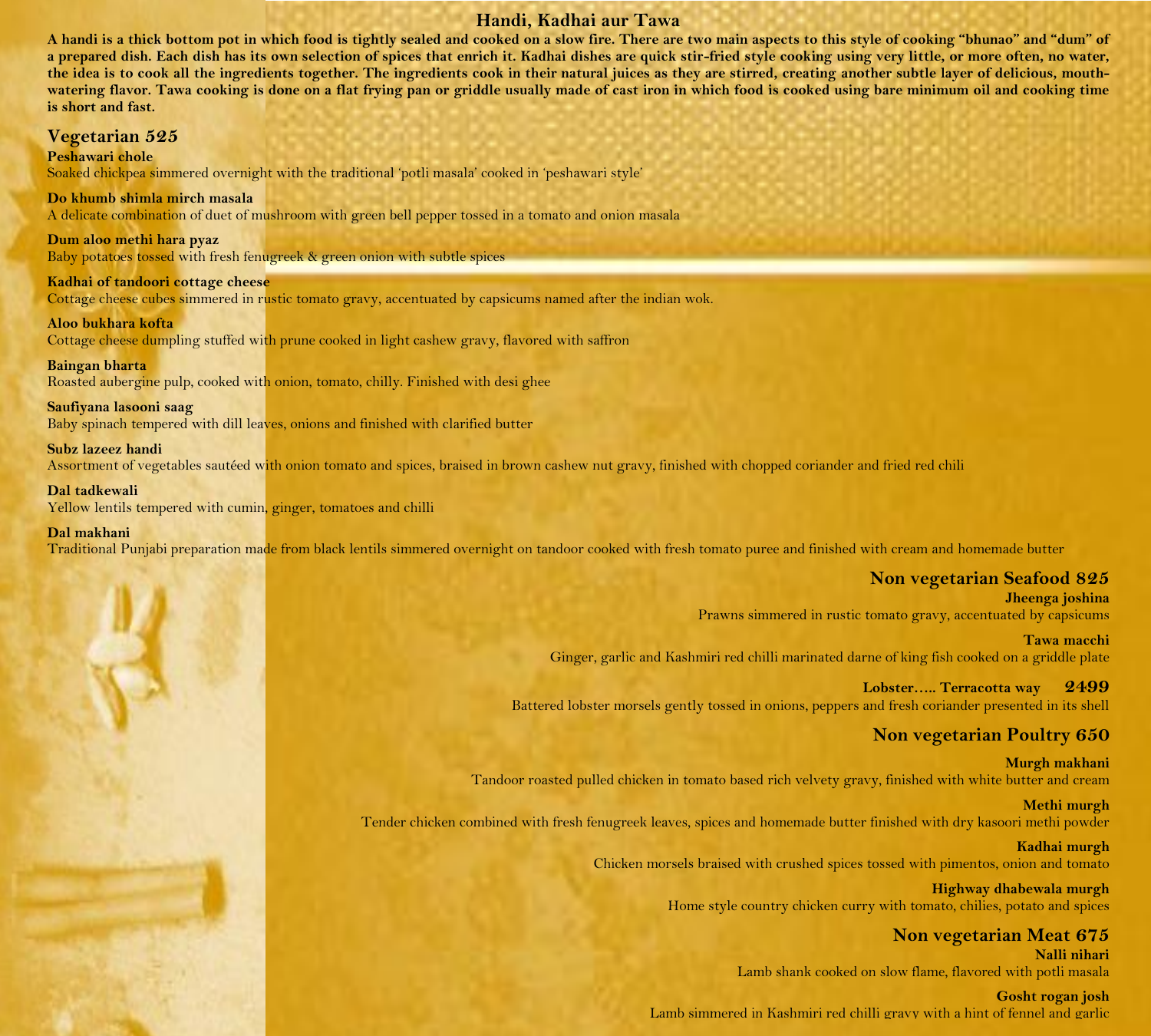# $\bf{Rice}$  . The contract of the contract of the contract of the contract of the contract of the contract of the contract of the contract of the contract of the contract of the contract of the contract of the contract of the

**Awadhi gosht biryani 675** Succulent lamb in brown onion, mint and yoghurt yakhni with saffron scented basmati rice, cooked in traditional dum style

**Zaffrani murghtawa pulao 650** Chicken curry and rice cooked together on tawa, topped with brown onion, green chilli, ginger and coriander

**Subz dum biryani 525** Mixed vegetables in yoghurt, brown onion, ginger, mint gravy and fragrant rice, cooked together in dum style.

**Saada chawal 375** Steamed white rice

**Flavored rice 375** Kernels of basmati rice cooked with green peas/mixed vegetables

**Bread features prominently in all cultures of the world.**

**More than just a staple it is a symbol of the basic necessities of the human race. In india most flatbreads are made with different flours like atta, maida, makai and water. They can be either baked, griddle cooked, or deep fried. Some breads are leavened and yet some are unleavened.**

**Traditionally breads were prepared in the tandoor complementing the classic grand cuisines. Often they were developed as a perfect accompaniment to a particular dish and served to enhance its aroma and flavor.**

# **Breads 165**

**Naan-** garlic/butter/plain/cheese/cheese & olive Leavened bread of enriched refined wheat flour baked in clay oven

# **Khasta roti**

Leavened crisp and flaky flat bread made from whole wheat flour, cumin and clarified butter

#### **Roomali roti**

Large paper thin refined wheat flour bread cooked on inverted dome shaped griddle

#### **Tandoori roti** Wheat flour bread baked in clay oven

**Multigrain roti** Bread from clay oven with selected multi grains

# **Warqi paratha**

Exotic ajwain flavored multi layered bread, baked in clay oven

# **Pudina parantha**

Flaky crusted whole wheat bread flavored with mint baked in clay oven

## **Onion chilli kulcha**

Refined flour bread stuffed with onion and green chilli cooked in clay oven

**Masala chaas** Thin yogurt based drink with refreshing taste of ginger

**Dahi bhalla** Stuffed lentil dumplings in a sweetened yoghurt, spiced with tamarind chutney

# **Raita**

Tempered yoghurt with roasted cumin powder/ cucumber/boorani

# **Dahi 365**